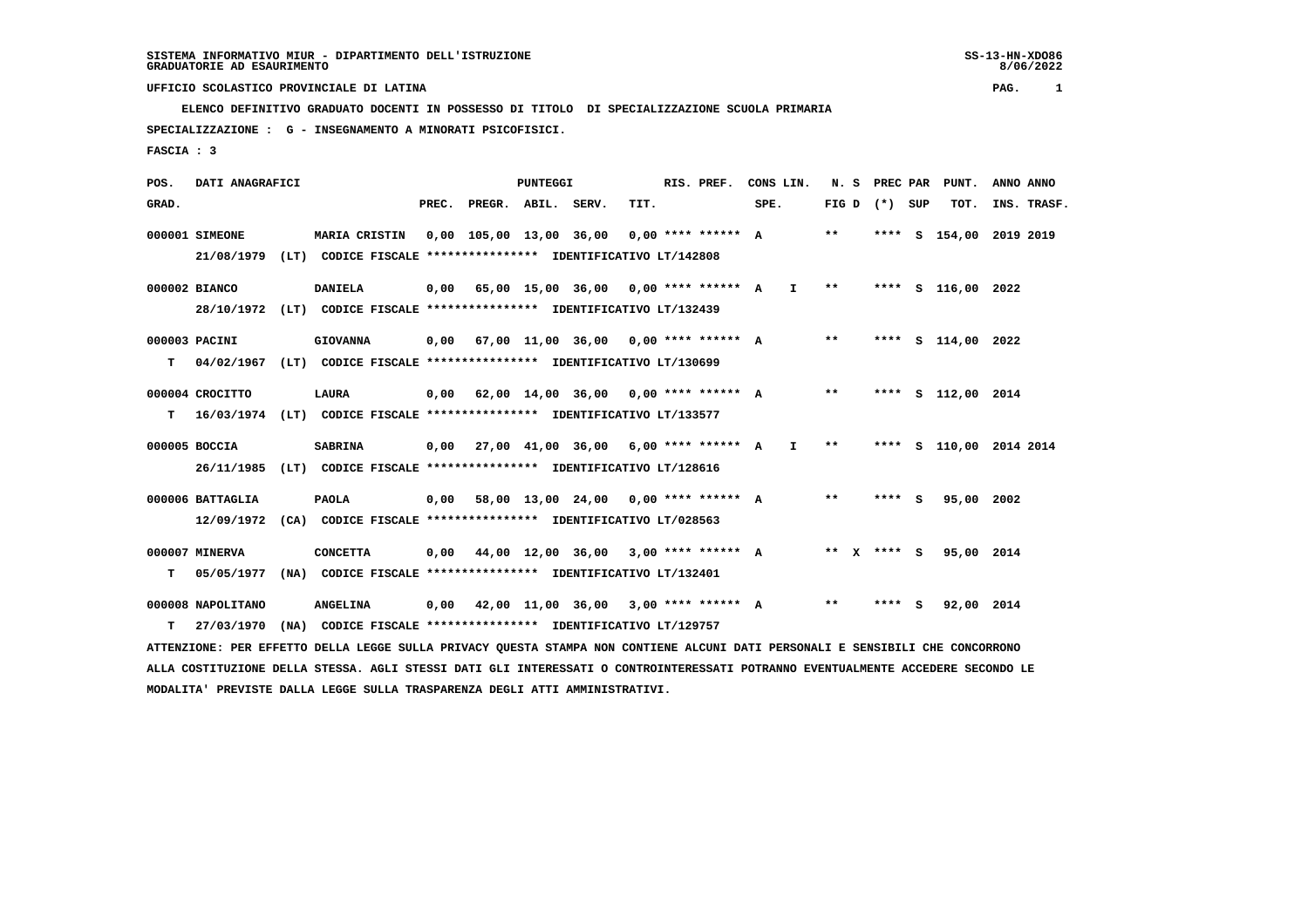**ELENCO DEFINITIVO GRADUATO DOCENTI IN POSSESSO DI TITOLO DI SPECIALIZZAZIONE SCUOLA PRIMARIA**

 **SPECIALIZZAZIONE : G - INSEGNAMENTO A MINORATI PSICOFISICI.**

 **FASCIA : 3**

| POS.         | DATI ANAGRAFICI  |      |                                                                                                                               |       |                    | <b>PUNTEGGI</b>   |                                             |      | RIS. PREF.          |      | CONS LIN. | N.S   | PREC PAR        | PUNT.                       | ANNO ANNO |             |
|--------------|------------------|------|-------------------------------------------------------------------------------------------------------------------------------|-------|--------------------|-------------------|---------------------------------------------|------|---------------------|------|-----------|-------|-----------------|-----------------------------|-----------|-------------|
| GRAD.        |                  |      |                                                                                                                               | PREC. | PREGR. ABIL. SERV. |                   |                                             | TIT. |                     | SPE. |           |       | FIG D $(*)$ SUP | TOT.                        |           | INS. TRASF. |
|              | 000009 RICCIO    |      | ANNA LISA                                                                                                                     | 0,00  |                    | 44,00 11,00 36,00 |                                             |      | $0.00*********$ A I |      |           | $***$ | **** S          | 91,00 2014                  |           |             |
| т            | 20/03/1981       |      | (NA) CODICE FISCALE **************** IDENTIFICATIVO LT/132038                                                                 |       |                    |                   |                                             |      |                     |      |           |       |                 |                             |           |             |
|              | 000010 VERARDI   |      | <b>MARIA SARA</b>                                                                                                             | 0.00  |                    |                   | 39,00 12,00 36,00 0,00 **** ****** A        |      |                     |      |           | $* *$ | ****            | 87,00 2022 2022             |           |             |
| т            | 03/12/1973       |      | (KR) CODICE FISCALE **************** IDENTIFICATIVO LT/326491                                                                 |       |                    |                   |                                             |      |                     |      |           |       |                 |                             |           |             |
|              | 000011 MARROCCO  |      | <b>ROSSELLA</b>                                                                                                               |       |                    |                   | $0,00$ 36,00 11,00 36,00 0,00 **** ****** A |      |                     |      |           | $**$  | **** S          | 83,00 2014                  |           |             |
| т            | 17/06/1979       |      | (LT) CODICE FISCALE **************** IDENTIFICATIVO LT/134929                                                                 |       |                    |                   |                                             |      |                     |      |           |       |                 |                             |           |             |
| 000012 DIANA |                  |      | <b>MARIA</b>                                                                                                                  | 0.00  |                    |                   | $30,00$ 12,00 36,00 0,00 **** ****** A      |      |                     |      |           |       | ** X **** S     | 78,00 2022                  |           |             |
| т            | 15/07/1971       |      | (NA) CODICE FISCALE **************** IDENTIFICATIVO LT/130046                                                                 |       |                    |                   |                                             |      |                     |      |           |       |                 |                             |           |             |
|              | 000013 MANCINI   |      | GIGLIOLA                                                                                                                      | 0,00  |                    |                   | 42,00 11,00 14,00 0,00 **** ****** A        |      |                     |      |           | $***$ | **** S          | 67,00 2014                  |           |             |
|              | 06/07/1977       |      | (LT) CODICE FISCALE **************** IDENTIFICATIVO LT/134927                                                                 |       |                    |                   |                                             |      |                     |      |           |       |                 |                             |           |             |
|              | 000014 DANIELE   |      | TERESA                                                                                                                        |       |                    |                   | $0,00$ 13,00 12,00 36,00 0,00 **** ****** A |      |                     |      |           | $***$ | $***$ S         | 61,00 2014                  |           |             |
| т            | 15/12/1976       |      | (CE) CODICE FISCALE **************** IDENTIFICATIVO LT/135898                                                                 |       |                    |                   |                                             |      |                     |      |           |       |                 |                             |           |             |
|              | 000015 MAGLIOZZI |      | <b>ANNUNZIATA</b>                                                                                                             | 0,00  |                    |                   | $0,00$ 12,00 36,00 0,00 **** ****** A       |      |                     |      |           |       |                 | ** X **** S 48,00 2019 2019 |           |             |
|              | 04/10/1971       |      | (LT) CODICE FISCALE **************** IDENTIFICATIVO LT/142695                                                                 |       |                    |                   |                                             |      |                     |      |           |       |                 |                             |           |             |
|              | 000016 CHIDDA    |      | MARIANGELA                                                                                                                    |       |                    |                   | $0,00$ 20,00 13,00 14,00 0,00 **** ****** A |      |                     |      |           | $***$ | **** S          | 47,00 2014                  |           |             |
| т            | 10/05/1983       | (LT) | CODICE FISCALE **************** IDENTIFICATIVO LT/129937                                                                      |       |                    |                   |                                             |      |                     |      |           |       |                 |                             |           |             |
|              |                  |      | ATTENZIONE: PER EFFETTO DELLA LEGGE SULLA PRIVACY QUESTA STAMPA NON CONTIENE ALCUNI DATI PERSONALI E SENSIBILI CHE CONCORRONO |       |                    |                   |                                             |      |                     |      |           |       |                 |                             |           |             |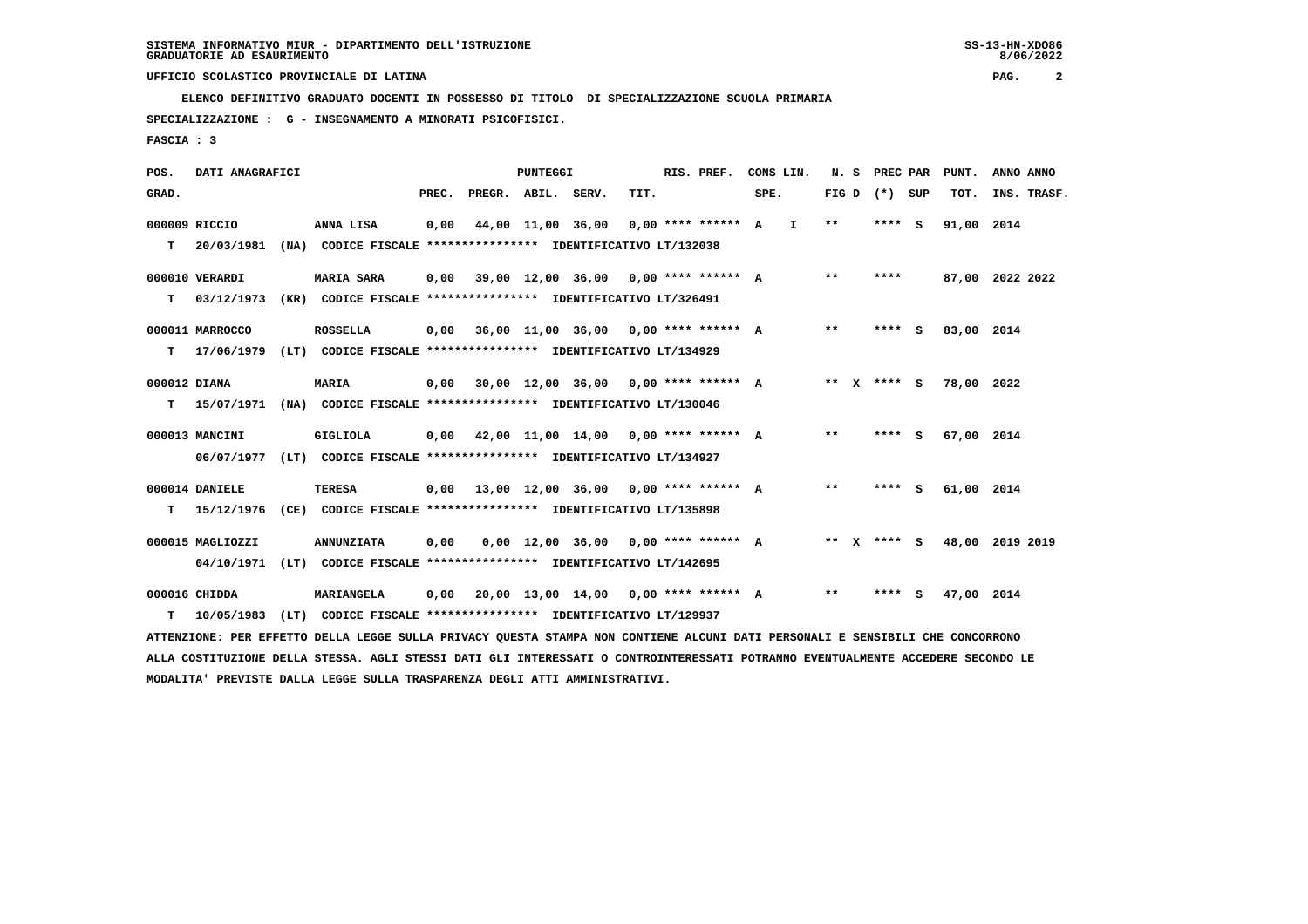**SISTEMA INFORMATIVO MIUR - DIPARTIMENTO DELL'ISTRUZIONE SS-13-HN-XDO86 GRADUATORIE AD ESAURIMENTO 8/06/2022**

 **UFFICIO SCOLASTICO PROVINCIALE DI LATINA PAG. 3**

 **ELENCO DEFINITIVO GRADUATO DOCENTI IN POSSESSO DI TITOLO DI SPECIALIZZAZIONE SCUOLA PRIMARIA**

 **SPECIALIZZAZIONE : G - INSEGNAMENTO A MINORATI PSICOFISICI.**

 **FASCIA : 3**

| POS.  | DATI ANAGRAFICI    |                                 |       |        | PUNTEGGI         |       |      | RIS. PREF.               | CONS LIN. | N. S PREC PAR |        |     | PUNT. | ANNO ANNO   |  |
|-------|--------------------|---------------------------------|-------|--------|------------------|-------|------|--------------------------|-----------|---------------|--------|-----|-------|-------------|--|
| GRAD. |                    |                                 | PREC. | PREGR. | ABIL.            | SERV. | TIT. |                          | SPE.      | FIG D $(*)$   |        | SUP | TOT.  | INS. TRASF. |  |
|       | 000017 SANTUCCI    | <b>MARTA</b>                    | 0.00  |        | 0,00 13,00 24,00 |       |      | $0.00$ **** ****** A     |           | $* *$         | **** S |     | 37.00 | 2019 2019   |  |
|       | (BG)<br>27/09/1980 | CODICE FISCALE **************** |       |        |                  |       |      | IDENTIFICATIVO LT/142831 |           |               |        |     |       |             |  |
|       | 000018 CASCONI     | <b>MICHELA</b>                  | 0,00  | 21,00  | 0,00             | 0,00  |      | $0.00$ **** ****** A     |           | **            | ****   | S.  | 21,00 | 2019 2019   |  |

 **T 15/01/1975 (LT) CODICE FISCALE \*\*\*\*\*\*\*\*\*\*\*\*\*\*\*\* IDENTIFICATIVO LT/142705**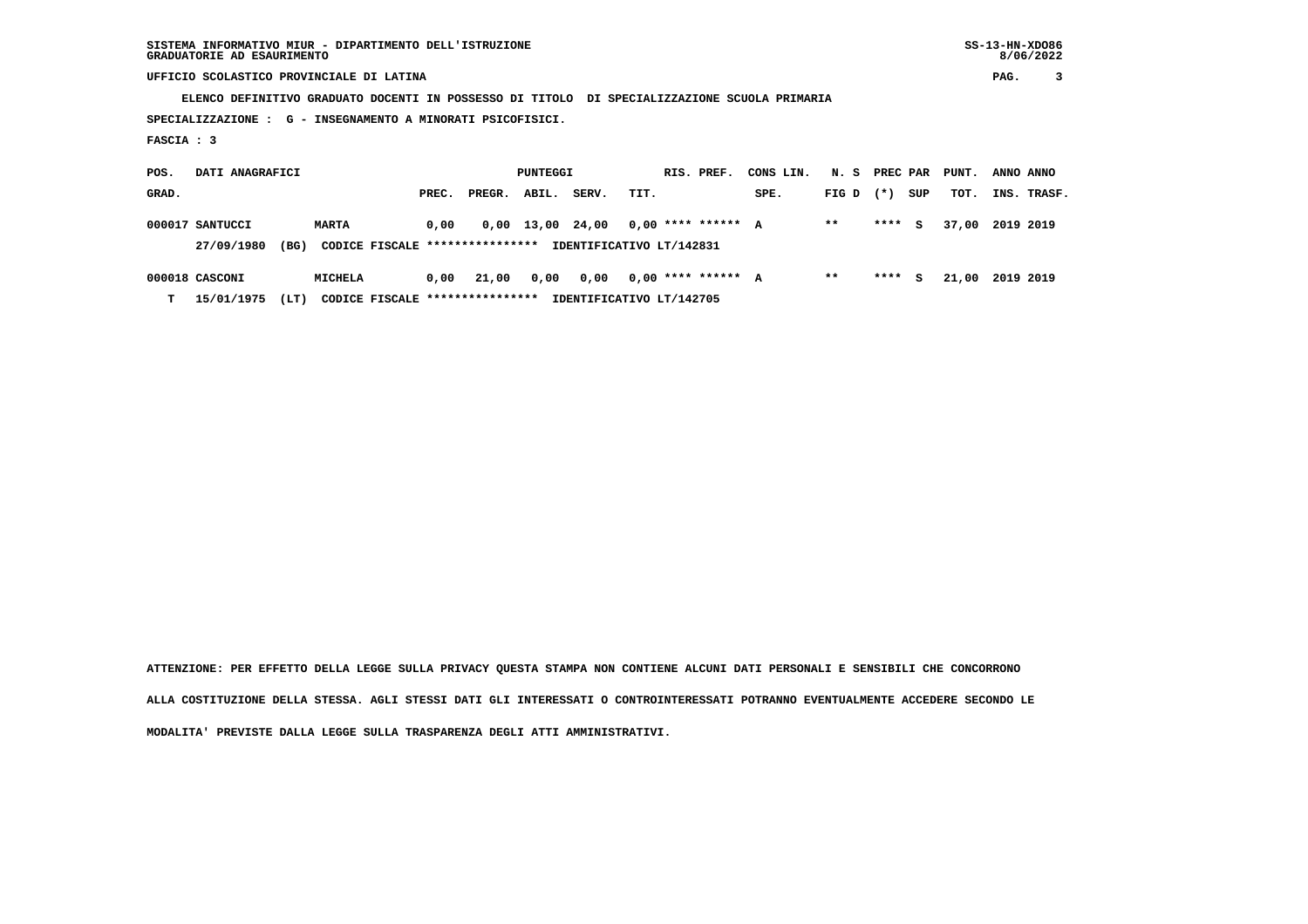**ELENCO DEFINITIVO GRADUATO DOCENTI IN POSSESSO DI TITOLO DI SPECIALIZZAZIONE SCUOLA PRIMARIA**

 **SPECIALIZZAZIONE : G - INSEGNAMENTO A MINORATI PSICOFISICI.**

 **FASCIA : 3**

| POS.         | DATI ANAGRAFICI |      |                                                          |       |                                             | <b>PUNTEGGI</b> |                                       |      | RIS. PREF. | CONS LIN.    |              | N. S PREC PAR |     | PUNT. | ANNO ANNO   |
|--------------|-----------------|------|----------------------------------------------------------|-------|---------------------------------------------|-----------------|---------------------------------------|------|------------|--------------|--------------|---------------|-----|-------|-------------|
| GRAD.        |                 |      |                                                          | PREC. | PREGR.                                      | ABIL.           | SERV.                                 | TIT. |            | SPE.         | FIG D        | $(*)$         | SUP | TOT.  | INS. TRASF. |
|              | 000019 CIORRA   |      | <b>KATIA</b>                                             | 0,00  | 53,00                                       |                 | $0,00$ 36,00 0,00 **** ****** R       |      |            |              | $* *$        | $***$ S       |     | 89,00 | 2022 2022   |
| т            | 23/09/1977      | (LT) | CODICE FISCALE **************** IDENTIFICATIVO LT/326463 |       |                                             |                 |                                       |      |            |              |              |               |     |       |             |
|              | 000020 MANTUANO |      | CARLO                                                    |       | $0,00$ 26,00 13,00 48,00 0,00 **** ****** R |                 |                                       |      |            |              | $***$ X      | **** S        |     | 87,00 | 2014 2003   |
|              | 11/06/1966      | (LT) | CODICE FISCALE **************** IDENTIFICATIVO LT/030783 |       |                                             |                 |                                       |      |            |              |              |               |     |       |             |
| 000021 MANZO |                 |      | <b>RITA</b>                                              |       | 0,00 35,00                                  |                 | 6,00 28,00 3,00 **** ****** R         |      |            |              | ** X         | **** S        |     | 72,00 | 2007        |
| s            | 30/12/1981      | (LT) | CODICE FISCALE **************** IDENTIFICATIVO LT/037740 |       |                                             |                 |                                       |      |            |              |              |               |     |       |             |
| 000022 NESCA |                 |      | TERESA                                                   |       | $0,00$ 43,00                                |                 | $6,00$ 12,00 0,00 **** ****** R       |      |            |              | $* *$        | ****          | - S | 61,00 | 2007        |
| s            | 04/10/1976      | (LT) | CODICE FISCALE **************** IDENTIFICATIVO LT/037667 |       |                                             |                 |                                       |      |            |              |              |               |     |       |             |
|              | 000023 CRISPINO |      | <b>FRANCESCA</b>                                         | 0,00  |                                             |                 | $0,00$ 15,00 24,00 3,00 **** ****** R |      |            | $\mathbf{I}$ | $\star\star$ | $***$ S       |     | 42,00 | 2022 2022   |
|              | 06/11/1978      | (MA) | CODICE FISCALE **************** IDENTIFICATIVO LT/326480 |       |                                             |                 |                                       |      |            |              |              |               |     |       |             |

 **ATTENZIONE: PER EFFETTO DELLA LEGGE SULLA PRIVACY QUESTA STAMPA NON CONTIENE ALCUNI DATI PERSONALI E SENSIBILI CHE CONCORRONO ALLA COSTITUZIONE DELLA STESSA. AGLI STESSI DATI GLI INTERESSATI O CONTROINTERESSATI POTRANNO EVENTUALMENTE ACCEDERE SECONDO LE**

 **MODALITA' PREVISTE DALLA LEGGE SULLA TRASPARENZA DEGLI ATTI AMMINISTRATIVI.**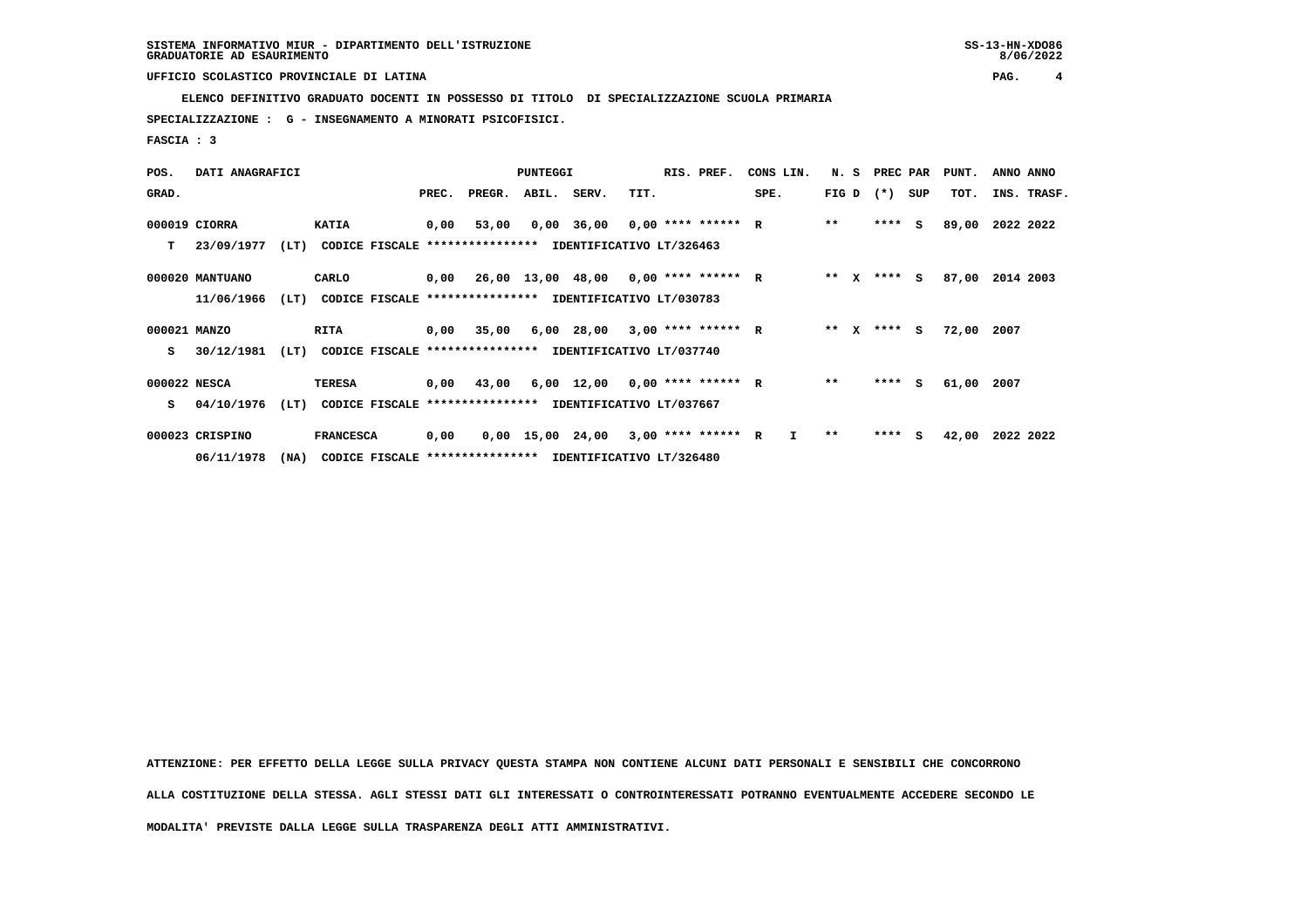**ELENCO DEFINITIVO GRADUATO DOCENTI IN POSSESSO DI TITOLO DI SPECIALIZZAZIONE SCUOLA PRIMARIA**

 **SPECIALIZZAZIONE : H - INSEGNAMENTO A MINORATI DELLA VISTA.**

 **FASCIA : 3**

| POS.  | DATI ANAGRAFICI                |                                                                                                                               |      |                          | <b>PUNTEGGI</b> |                                             |      | RIS. PREF. |      | CONS LIN.    | N.S          |                 | PREC PAR PUNT.          | ANNO ANNO |             |
|-------|--------------------------------|-------------------------------------------------------------------------------------------------------------------------------|------|--------------------------|-----------------|---------------------------------------------|------|------------|------|--------------|--------------|-----------------|-------------------------|-----------|-------------|
| GRAD. |                                |                                                                                                                               |      | PREC. PREGR. ABIL. SERV. |                 |                                             | TIT. |            | SPE. |              |              | FIG D $(*)$ SUP | TOT.                    |           | INS. TRASF. |
|       | 000001 SIMEONE                 | MARIA CRISTIN                                                                                                                 |      |                          |                 | 0,00 105,00 13,00 36,00 0,00 **** ****** A  |      |            |      |              | $* *$        |                 | **** S 154,00 2019 2019 |           |             |
|       | 21/08/1979                     | (LT) CODICE FISCALE **************** IDENTIFICATIVO LT/142808                                                                 |      |                          |                 |                                             |      |            |      |              |              |                 |                         |           |             |
|       | 000002 BIANCO                  | <b>DANIELA</b>                                                                                                                |      |                          |                 | $0,00$ 65,00 15,00 36,00 0,00 **** ****** A |      |            |      | $\mathbf{I}$ | $* *$        |                 | **** S 116,00 2022      |           |             |
|       |                                | 28/10/1972 (LT) CODICE FISCALE *************** IDENTIFICATIVO LT/132439                                                       |      |                          |                 |                                             |      |            |      |              |              |                 |                         |           |             |
|       | 000003 PACINI                  | <b>GIOVANNA</b>                                                                                                               |      |                          |                 | $0,00$ 67,00 11,00 36,00 0,00 **** ****** A |      |            |      |              | $***$        |                 | **** S 114,00 2022      |           |             |
| т     | 04/02/1967                     | (LT) CODICE FISCALE **************** IDENTIFICATIVO LT/130699                                                                 |      |                          |                 |                                             |      |            |      |              |              |                 |                         |           |             |
|       | 000004 CROCITTO                | LAURA                                                                                                                         |      |                          |                 | $0,00$ 62,00 14,00 36,00 0,00 **** ****** A |      |            |      |              | $**$         |                 | **** S 112,00 2014      |           |             |
| T.    |                                | 16/03/1974 (LT) CODICE FISCALE *************** IDENTIFICATIVO LT/133577                                                       |      |                          |                 |                                             |      |            |      |              |              |                 |                         |           |             |
|       | 000005 BOCCIA                  | <b>SABRINA</b>                                                                                                                |      |                          |                 | $0,00$ 27,00 41,00 36,00 6,00 **** ****** A |      |            |      | $\mathbf{I}$ | $\star\star$ |                 | **** S 110,00 2014 2014 |           |             |
|       | 26/11/1985                     | (LT) CODICE FISCALE **************** IDENTIFICATIVO LT/128616                                                                 |      |                          |                 |                                             |      |            |      |              |              |                 |                         |           |             |
|       |                                |                                                                                                                               |      |                          |                 |                                             |      |            |      |              | $* *$        | **** S          |                         |           |             |
|       | 000006 BATTAGLIA<br>12/09/1972 | <b>PAOLA</b><br>(CA) CODICE FISCALE **************** IDENTIFICATIVO LT/028563                                                 | 0,00 |                          |                 | 58,00 13,00 24,00 0,00 **** ****** A        |      |            |      |              |              |                 | 95,00 2002              |           |             |
|       |                                |                                                                                                                               |      |                          |                 |                                             |      |            |      |              |              |                 |                         |           |             |
|       | 000007 MINERVA                 | <b>CONCETTA</b>                                                                                                               | 0,00 |                          |                 | 44,00 12,00 36,00 3,00 **** ****** A        |      |            |      |              |              | ** x **** s     | 95,00 2014              |           |             |
| т     | 05/05/1977                     | (NA) CODICE FISCALE **************** IDENTIFICATIVO LT/132401                                                                 |      |                          |                 |                                             |      |            |      |              |              |                 |                         |           |             |
|       | 000008 NAPOLITANO              | <b>ANGELINA</b>                                                                                                               |      |                          |                 | $0,00$ 42,00 11,00 36,00 3,00 **** ****** A |      |            |      |              | $***$        | **** S          | 92,00 2014              |           |             |
| т     | 27/03/1970                     | (NA) CODICE FISCALE **************** IDENTIFICATIVO LT/129757                                                                 |      |                          |                 |                                             |      |            |      |              |              |                 |                         |           |             |
|       |                                | ATTENZIONE: PER EFFETTO DELLA LEGGE SULLA PRIVACY OUESTA STAMPA NON CONTIENE ALCUNI DATI PERSONALI E SENSIBILI CHE CONCORRONO |      |                          |                 |                                             |      |            |      |              |              |                 |                         |           |             |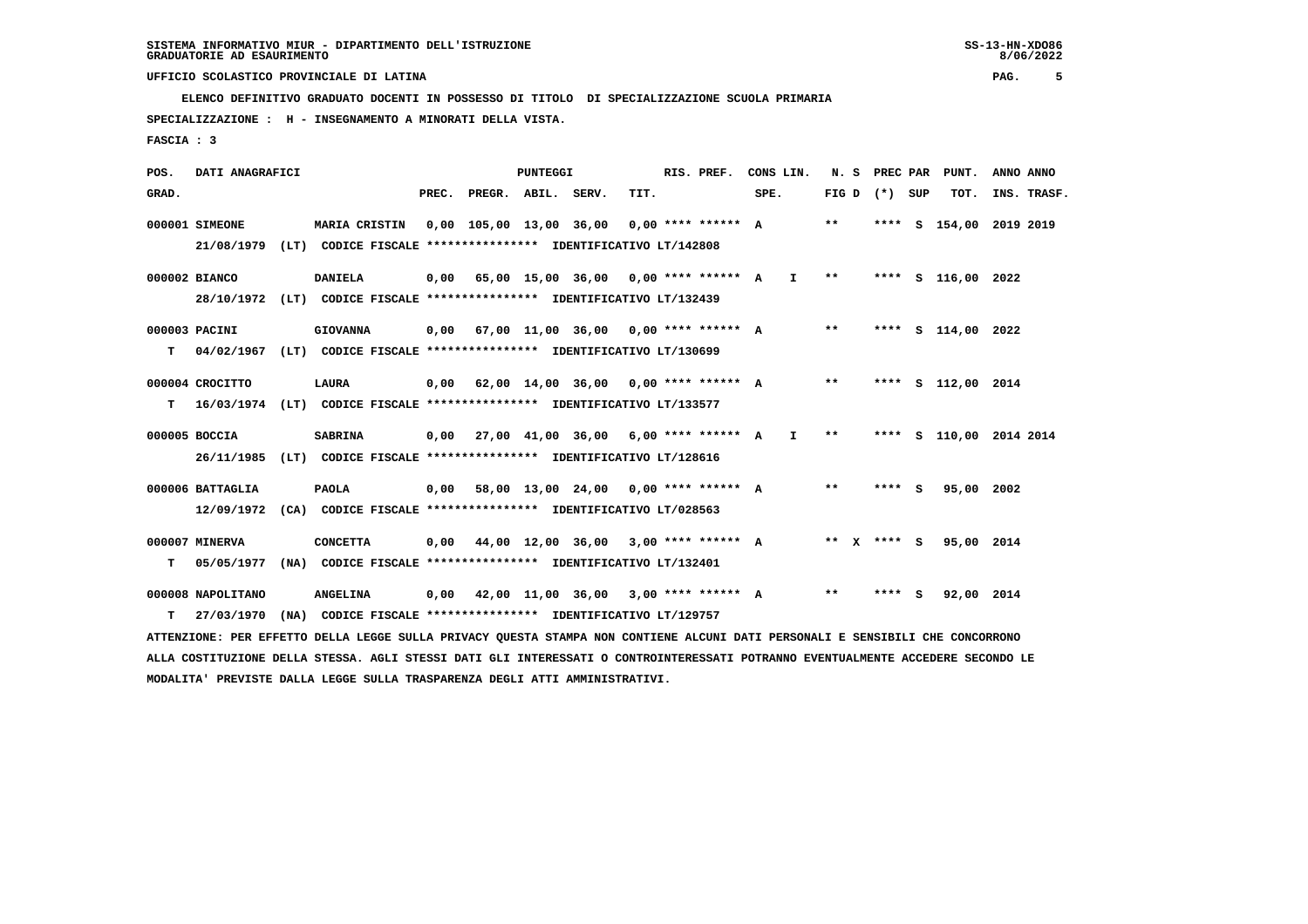**ELENCO DEFINITIVO GRADUATO DOCENTI IN POSSESSO DI TITOLO DI SPECIALIZZAZIONE SCUOLA PRIMARIA**

 **SPECIALIZZAZIONE : H - INSEGNAMENTO A MINORATI DELLA VISTA.**

 **FASCIA : 3**

| POS.         | DATI ANAGRAFICI  |      |                                                                                                                               |       |                    | PUNTEGGI          |                                           |      | RIS. PREF.          |      | CONS LIN. |         | N. S PREC PAR   | PUNT.           | ANNO ANNO |             |
|--------------|------------------|------|-------------------------------------------------------------------------------------------------------------------------------|-------|--------------------|-------------------|-------------------------------------------|------|---------------------|------|-----------|---------|-----------------|-----------------|-----------|-------------|
| GRAD.        |                  |      |                                                                                                                               | PREC. | PREGR. ABIL. SERV. |                   |                                           | TIT. |                     | SPE. |           |         | FIG D $(*)$ SUP | TOT.            |           | INS. TRASF. |
|              | 000009 RICCIO    |      | ANNA LISA                                                                                                                     | 0,00  |                    | 44,00 11,00 36,00 |                                           |      | $0.00********* A I$ |      |           | $***$   | **** S          | 91,00 2014      |           |             |
| T.           | 20/03/1981       |      | (NA) CODICE FISCALE **************** IDENTIFICATIVO LT/132038                                                                 |       |                    |                   |                                           |      |                     |      |           |         |                 |                 |           |             |
|              | 000010 VERARDI   |      | <b>MARIA SARA</b>                                                                                                             | 0,00  |                    |                   | 39,00 12,00 36,00 0,00 **** ****** A      |      |                     |      |           | $* *$   | ****            | 87,00 2022 2022 |           |             |
| т            | 03/12/1973       |      | (KR) CODICE FISCALE **************** IDENTIFICATIVO LT/326491                                                                 |       |                    |                   |                                           |      |                     |      |           |         |                 |                 |           |             |
|              | 000011 MARROCCO  |      | <b>ROSSELLA</b>                                                                                                               | 0.00  |                    |                   | 36,00 11,00 36,00 0,00 **** ****** A      |      |                     |      |           | $* *$   | $***$ S         | 83,00 2014      |           |             |
| T.           | 17/06/1979       |      | (LT) CODICE FISCALE **************** IDENTIFICATIVO LT/134929                                                                 |       |                    |                   |                                           |      |                     |      |           |         |                 |                 |           |             |
| 000012 DIANA |                  |      | <b>MARIA</b>                                                                                                                  | 0,00  |                    |                   | 30,00 12,00 36,00 0,00 **** ****** A      |      |                     |      |           |         | ** x **** s     | 78,00 2022      |           |             |
|              | T 15/07/1971     |      | (NA) CODICE FISCALE **************** IDENTIFICATIVO LT/130046                                                                 |       |                    |                   |                                           |      |                     |      |           |         |                 |                 |           |             |
|              | 000013 MANCINI   |      | <b>GIGLIOLA</b>                                                                                                               | 0.00  |                    |                   | 42,00 11,00 14,00 0,00 **** ****** A      |      |                     |      |           | $* *$   | **** S          | 67,00 2014      |           |             |
|              | 06/07/1977       |      | (LT) CODICE FISCALE **************** IDENTIFICATIVO LT/134927                                                                 |       |                    |                   |                                           |      |                     |      |           |         |                 |                 |           |             |
|              | 000014 DANIELE   |      | <b>TERESA</b>                                                                                                                 |       |                    |                   | 0,00 13,00 12,00 36,00 0,00 **** ****** A |      |                     |      |           | $***$   | $***5$          | 61,00 2014      |           |             |
| т            | 15/12/1976       |      | (CE) CODICE FISCALE **************** IDENTIFICATIVO LT/135898                                                                 |       |                    |                   |                                           |      |                     |      |           |         |                 |                 |           |             |
|              | 000015 MAGLIOZZI |      | <b>ANNUNZIATA</b>                                                                                                             | 0,00  |                    |                   | $0.00$ 12.00 36.00 0.00 **** ****** A     |      |                     |      |           | $***$ X | **** $S$        | 48,00 2019 2019 |           |             |
|              |                  |      | 04/10/1971 (LT) CODICE FISCALE **************** IDENTIFICATIVO LT/142695                                                      |       |                    |                   |                                           |      |                     |      |           |         |                 |                 |           |             |
|              | 000016 CHIDDA    |      | <b>MARIANGELA</b>                                                                                                             | 0,00  |                    |                   | 20,00 13,00 14,00 0,00 **** ****** A      |      |                     |      |           | $* *$   | **** S          | 47,00 2014      |           |             |
| т            | 10/05/1983       | (LT) | CODICE FISCALE **************** IDENTIFICATIVO LT/129937                                                                      |       |                    |                   |                                           |      |                     |      |           |         |                 |                 |           |             |
|              |                  |      | ATTENZIONE: PER EFFETTO DELLA LEGGE SULLA PRIVACY OUESTA STAMPA NON CONTIENE ALCUNI DATI PERSONALI E SENSIBILI CHE CONCORRONO |       |                    |                   |                                           |      |                     |      |           |         |                 |                 |           |             |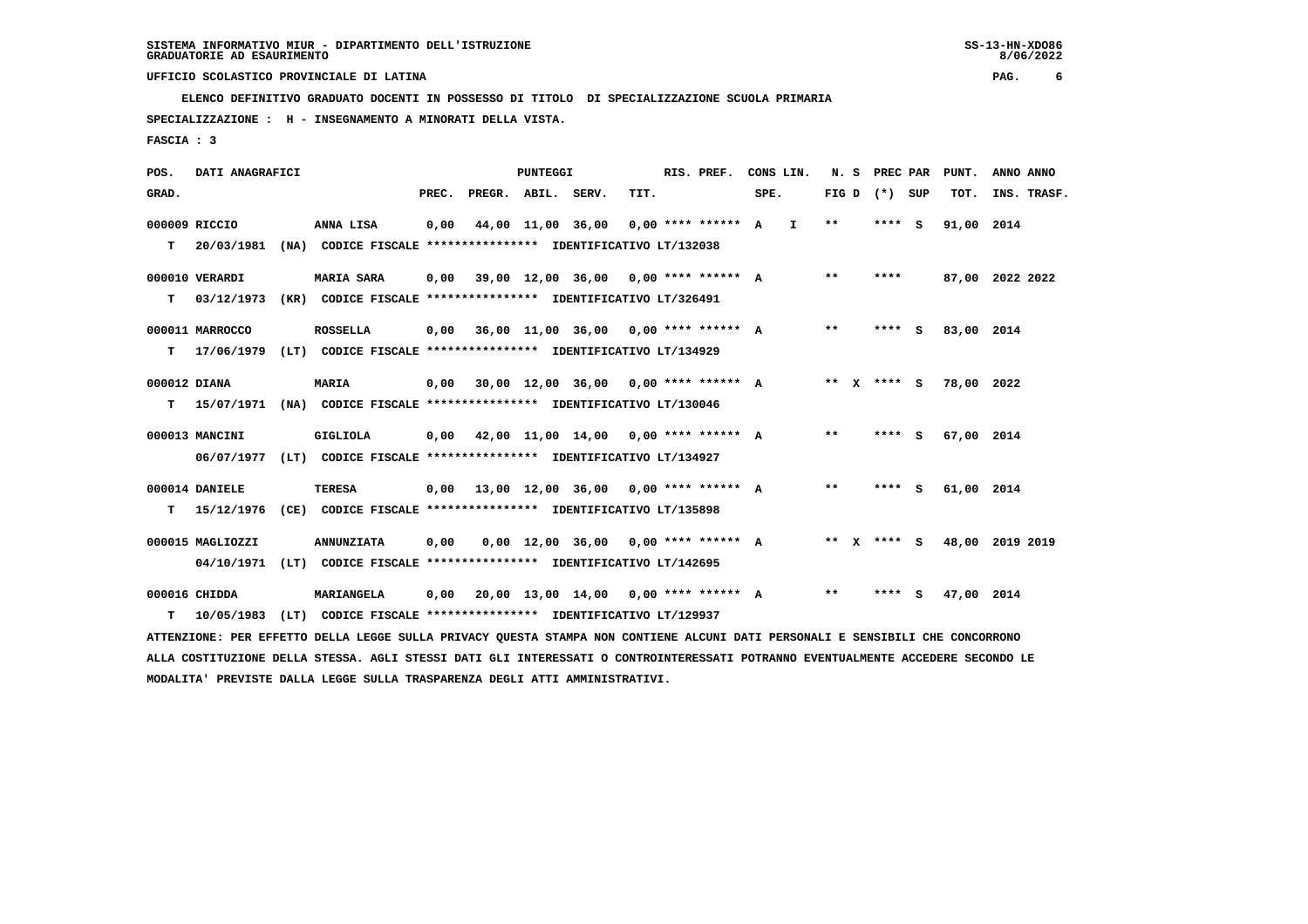**SISTEMA INFORMATIVO MIUR - DIPARTIMENTO DELL'ISTRUZIONE SS-13-HN-XDO86 GRADUATORIE AD ESAURIMENTO 8/06/2022**

 **UFFICIO SCOLASTICO PROVINCIALE DI LATINA PAG. 7**

 **ELENCO DEFINITIVO GRADUATO DOCENTI IN POSSESSO DI TITOLO DI SPECIALIZZAZIONE SCUOLA PRIMARIA**

 **SPECIALIZZAZIONE : H - INSEGNAMENTO A MINORATI DELLA VISTA.**

 **FASCIA : 3**

| POS.  | DATI ANAGRAFICI    |                                 |       |        | PUNTEGGI         |       |      | RIS. PREF.               | CONS LIN. | N. S PREC PAR |        |     | PUNT. | ANNO ANNO   |  |
|-------|--------------------|---------------------------------|-------|--------|------------------|-------|------|--------------------------|-----------|---------------|--------|-----|-------|-------------|--|
| GRAD. |                    |                                 | PREC. | PREGR. | ABIL.            | SERV. | TIT. |                          | SPE.      | $FIG D (*)$   |        | SUP | тот.  | INS. TRASF. |  |
|       | 000017 SANTUCCI    | <b>MARTA</b>                    | 0.00  |        | 0,00 13,00 24,00 |       |      | $0.00$ **** ****** A     |           | $* *$         | **** S |     | 37,00 | 2019 2019   |  |
|       | (BG)<br>27/09/1980 | CODICE FISCALE **************** |       |        |                  |       |      | IDENTIFICATIVO LT/142831 |           |               |        |     |       |             |  |
|       | 000018 CASCONI     | <b>MICHELA</b>                  | 0,00  | 21,00  | 0,00             | 0,00  |      | $0.00$ **** ****** A     |           | **            | ****   | S.  | 21,00 | 2019 2019   |  |

 **T 15/01/1975 (LT) CODICE FISCALE \*\*\*\*\*\*\*\*\*\*\*\*\*\*\*\* IDENTIFICATIVO LT/142705**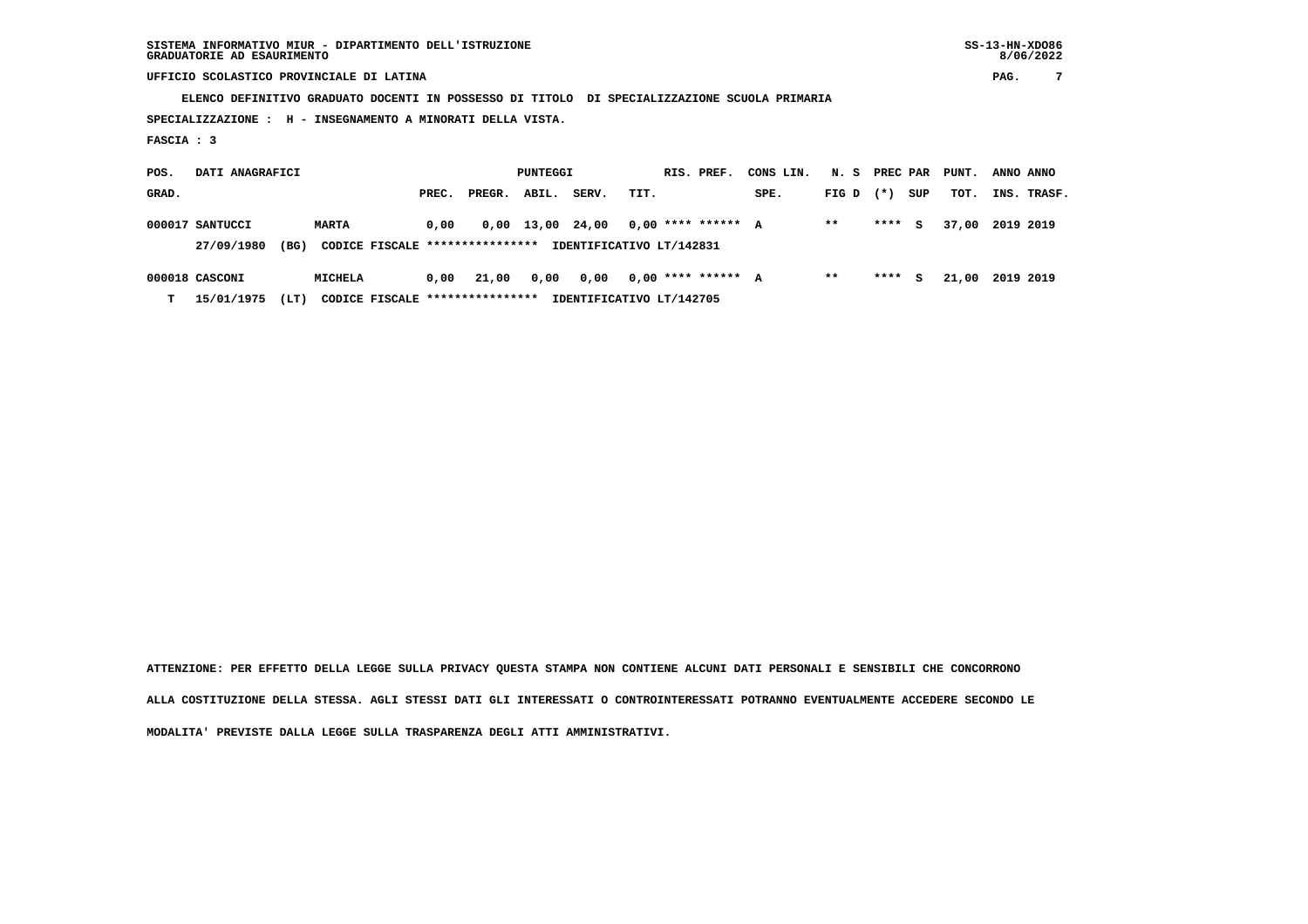**ELENCO DEFINITIVO GRADUATO DOCENTI IN POSSESSO DI TITOLO DI SPECIALIZZAZIONE SCUOLA PRIMARIA**

 **SPECIALIZZAZIONE : H - INSEGNAMENTO A MINORATI DELLA VISTA.**

 **FASCIA : 3**

| POS.         | DATI ANAGRAFICI |      |                                                          |       |                                             | <b>PUNTEGGI</b> |                                       |      | RIS. PREF. | CONS LIN.    |        | N. S PREC PAR |     | PUNT. | ANNO ANNO   |
|--------------|-----------------|------|----------------------------------------------------------|-------|---------------------------------------------|-----------------|---------------------------------------|------|------------|--------------|--------|---------------|-----|-------|-------------|
| GRAD.        |                 |      |                                                          | PREC. | PREGR.                                      | ABIL.           | SERV.                                 | TIT. |            | SPE.         | FIG D  | $(*)$         | SUP | TOT.  | INS. TRASF. |
|              | 000019 CIORRA   |      | <b>KATIA</b>                                             | 0,00  | 53,00                                       |                 | $0,00$ 36,00 0,00 **** ****** R       |      |            |              | $***$  | $***$ S       |     | 89,00 | 2022 2022   |
| т            | 23/09/1977      | (LT) | CODICE FISCALE **************** IDENTIFICATIVO LT/326463 |       |                                             |                 |                                       |      |            |              |        |               |     |       |             |
|              | 000020 MANTUANO |      | CARLO                                                    |       | $0,00$ 26,00 13,00 48,00 0,00 **** ****** R |                 |                                       |      |            |              | ** X   | **** S        |     | 87,00 | 2014 2003   |
|              | 11/06/1966      | (LT) | CODICE FISCALE **************** IDENTIFICATIVO LT/030783 |       |                                             |                 |                                       |      |            |              |        |               |     |       |             |
| 000021 MANZO |                 |      | RITA                                                     |       | 0,00 35,00                                  |                 | 6,00 28,00 3,00 **** ****** R         |      |            |              | ** $X$ | **** S        |     | 72,00 | 2007        |
| s            | 30/12/1981      | (LT) | CODICE FISCALE **************** IDENTIFICATIVO LT/037740 |       |                                             |                 |                                       |      |            |              |        |               |     |       |             |
| 000022 NESCA |                 |      | <b>TERESA</b>                                            |       | $0,00$ 43,00                                |                 | $6,00$ 12,00 0,00 **** ****** R       |      |            |              | $* *$  | $***$ S       |     | 61,00 | 2007        |
| s            | 04/10/1976      | (LT) | CODICE FISCALE **************** IDENTIFICATIVO LT/037667 |       |                                             |                 |                                       |      |            |              |        |               |     |       |             |
|              | 000023 CRISPINO |      | <b>FRANCESCA</b>                                         | 0,00  |                                             |                 | $0,00$ 15,00 24,00 3,00 **** ****** R |      |            | $\mathbf{I}$ | $***$  | **** S        |     | 42,00 | 2022 2022   |
|              | 06/11/1978      | (NA) | CODICE FISCALE **************** IDENTIFICATIVO LT/326480 |       |                                             |                 |                                       |      |            |              |        |               |     |       |             |

 **ATTENZIONE: PER EFFETTO DELLA LEGGE SULLA PRIVACY QUESTA STAMPA NON CONTIENE ALCUNI DATI PERSONALI E SENSIBILI CHE CONCORRONO ALLA COSTITUZIONE DELLA STESSA. AGLI STESSI DATI GLI INTERESSATI O CONTROINTERESSATI POTRANNO EVENTUALMENTE ACCEDERE SECONDO LE**

 **MODALITA' PREVISTE DALLA LEGGE SULLA TRASPARENZA DEGLI ATTI AMMINISTRATIVI.**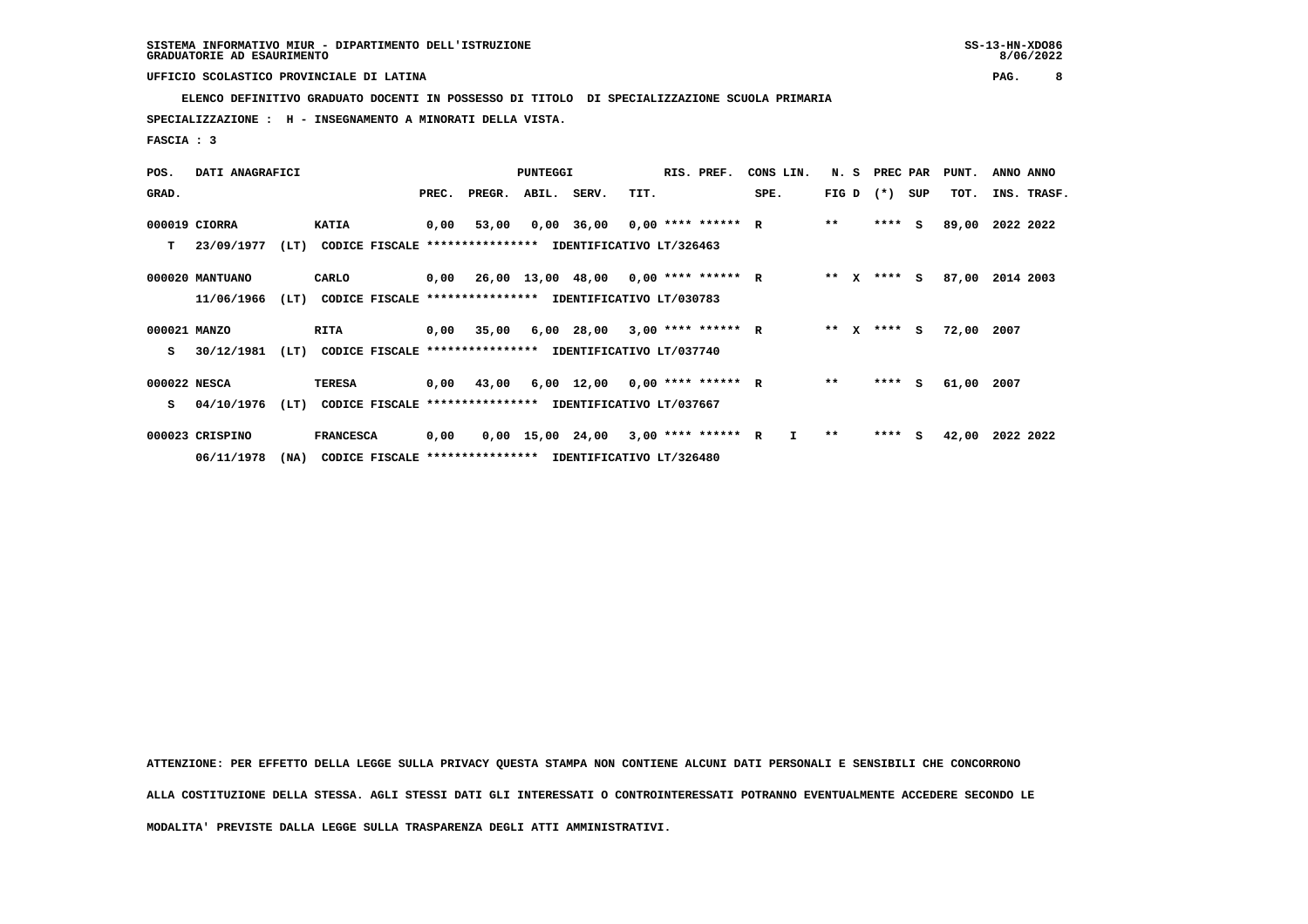**ELENCO DEFINITIVO GRADUATO DOCENTI IN POSSESSO DI TITOLO DI SPECIALIZZAZIONE SCUOLA PRIMARIA**

 **SPECIALIZZAZIONE : I - INSEGNAMENTO A MINORATI DELL'UDITO.**

 **FASCIA : 3**

| POS.  | DATI ANAGRAFICI   |                                                                                                                               |                          | <b>PUNTEGGI</b> |                                             |      | RIS. PREF. |      | CONS LIN.     | N.S   |                 | PREC PAR PUNT.          |           | ANNO ANNO   |
|-------|-------------------|-------------------------------------------------------------------------------------------------------------------------------|--------------------------|-----------------|---------------------------------------------|------|------------|------|---------------|-------|-----------------|-------------------------|-----------|-------------|
| GRAD. |                   |                                                                                                                               | PREC. PREGR. ABIL. SERV. |                 |                                             | TIT. |            | SPE. |               |       | FIG D $(*)$ SUP | TOT.                    |           | INS. TRASF. |
|       | 000001 SIMEONE    | <b>MARIA CRISTIN</b>                                                                                                          |                          |                 | 0,00 105,00 13,00 36,00 0,00 **** ****** A  |      |            |      |               | $* *$ |                 | **** S 154,00           | 2019 2019 |             |
|       | 21/08/1979        | (LT) CODICE FISCALE **************** IDENTIFICATIVO LT/142808                                                                 |                          |                 |                                             |      |            |      |               |       |                 |                         |           |             |
|       | 000002 BIANCO     | <b>DANIELA</b>                                                                                                                |                          |                 | $0,00$ 65,00 15,00 36,00 0,00 **** ****** A |      |            |      | $\mathbf{I}$  | $***$ |                 | **** S 116,00 2022      |           |             |
|       |                   | 28/10/1972 (LT) CODICE FISCALE **************** IDENTIFICATIVO LT/132439                                                      |                          |                 |                                             |      |            |      |               |       |                 |                         |           |             |
|       | 000003 PACINI     | <b>GIOVANNA</b>                                                                                                               |                          |                 | 0,00 67,00 11,00 36,00 0,00 **** ****** A   |      |            |      |               | $**$  |                 | **** S 114,00 2022      |           |             |
| т     | 04/02/1967        | (LT) CODICE FISCALE **************** IDENTIFICATIVO LT/130699                                                                 |                          |                 |                                             |      |            |      |               |       |                 |                         |           |             |
|       |                   |                                                                                                                               |                          |                 |                                             |      |            |      |               |       |                 |                         |           |             |
|       | 000004 CROCITTO   | LAURA                                                                                                                         |                          |                 | 0,00 62,00 14,00 36,00 0,00 **** ****** A   |      |            |      |               | $***$ |                 | **** S 112,00 2014      |           |             |
| т     |                   | 16/03/1974 (LT) CODICE FISCALE *************** IDENTIFICATIVO LT/133577                                                       |                          |                 |                                             |      |            |      |               |       |                 |                         |           |             |
|       | 000005 BOCCIA     | <b>SABRINA</b>                                                                                                                |                          |                 | $0,00$ 27,00 41,00 36,00 6,00 **** ****** A |      |            |      | $\mathbf{I}$  | $* *$ |                 | **** S 110,00 2014 2014 |           |             |
|       | 26/11/1985        | (LT) CODICE FISCALE **************** IDENTIFICATIVO LT/128616                                                                 |                          |                 |                                             |      |            |      |               |       |                 |                         |           |             |
|       | 000006 BATTAGLIA  | <b>PAOLA</b>                                                                                                                  |                          |                 | $0,00$ 58,00 13,00 24,00 0,00 **** ****** A |      |            |      |               | $**$  | **** $S$        | 95,00 2002              |           |             |
|       |                   | 12/09/1972 (CA) CODICE FISCALE *************** IDENTIFICATIVO LT/028563                                                       |                          |                 |                                             |      |            |      |               |       |                 |                         |           |             |
|       |                   |                                                                                                                               |                          |                 |                                             |      |            |      |               |       |                 |                         |           |             |
|       | 000007 MINERVA    | <b>CONCETTA</b>                                                                                                               |                          |                 | $0,00$ 44,00 12,00 36,00 3,00 **** ****** A |      |            |      | ** $X$ **** S |       |                 | 95,00 2014              |           |             |
| т     | 05/05/1977        | (NA) CODICE FISCALE **************** IDENTIFICATIVO LT/132401                                                                 |                          |                 |                                             |      |            |      |               |       |                 |                         |           |             |
|       | 000008 NAPOLITANO | <b>ANGELINA</b>                                                                                                               |                          |                 | $0,00$ 42,00 11,00 36,00 3,00 **** ****** A |      |            |      |               | $* *$ | **** S          | 92,00 2014              |           |             |
| т     | 27/03/1970        | (NA) CODICE FISCALE **************** IDENTIFICATIVO LT/129757                                                                 |                          |                 |                                             |      |            |      |               |       |                 |                         |           |             |
|       |                   | ATTENZIONE: PER EFFETTO DELLA LEGGE SULLA PRIVACY QUESTA STAMPA NON CONTIENE ALCUNI DATI PERSONALI E SENSIBILI CHE CONCORRONO |                          |                 |                                             |      |            |      |               |       |                 |                         |           |             |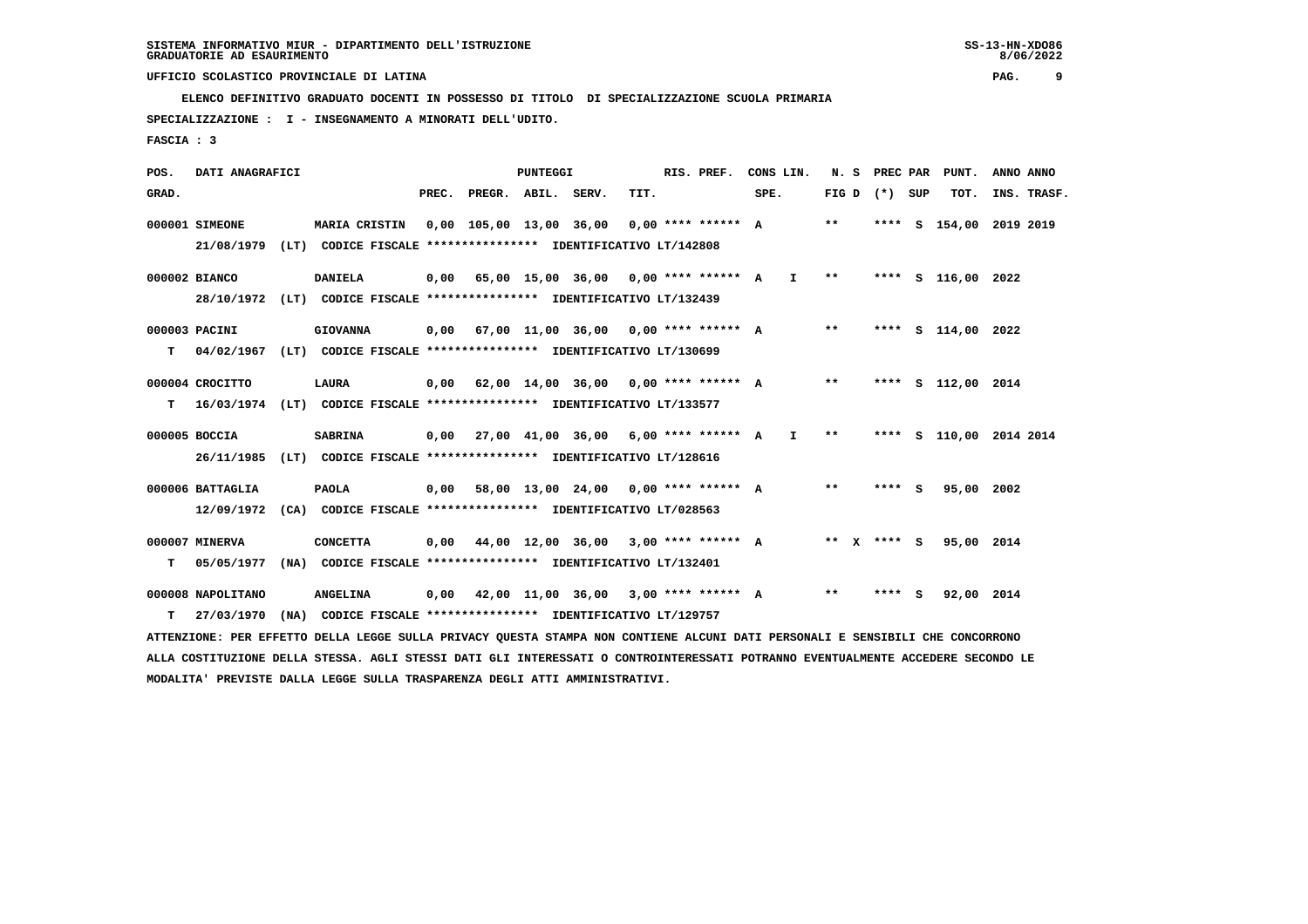**ELENCO DEFINITIVO GRADUATO DOCENTI IN POSSESSO DI TITOLO DI SPECIALIZZAZIONE SCUOLA PRIMARIA**

 **SPECIALIZZAZIONE : I - INSEGNAMENTO A MINORATI DELL'UDITO.**

 **FASCIA : 3**

| POS.         | DATI ANAGRAFICI  |                                                                                                                               |       |                    | <b>PUNTEGGI</b>   |                                             |      | RIS. PREF.             | CONS LIN. |              | N. S | PREC PAR          |          | PUNT.           | ANNO ANNO |             |
|--------------|------------------|-------------------------------------------------------------------------------------------------------------------------------|-------|--------------------|-------------------|---------------------------------------------|------|------------------------|-----------|--------------|------|-------------------|----------|-----------------|-----------|-------------|
| GRAD.        |                  |                                                                                                                               | PREC. | PREGR. ABIL. SERV. |                   |                                             | TIT. |                        | SPE.      |              |      | FIG $D$ $(*)$ SUP |          | TOT.            |           | INS. TRASF. |
|              | 000009 RICCIO    | ANNA LISA                                                                                                                     | 0,00  |                    | 44,00 11,00 36,00 |                                             |      | $0.00$ **** ****** A I |           | $* *$        |      | ****              | <b>S</b> | 91,00 2014      |           |             |
| т            | 20/03/1981       | (NA) CODICE FISCALE **************** IDENTIFICATIVO LT/132038                                                                 |       |                    |                   |                                             |      |                        |           |              |      |                   |          |                 |           |             |
|              | 000010 VERARDI   | <b>MARIA SARA</b>                                                                                                             | 0,00  |                    |                   | 39,00 12,00 36,00                           |      | $0.00$ **** ****** A   |           | $* *$        |      | ****              |          | 87,00 2022 2022 |           |             |
| т            | 03/12/1973       | (KR) CODICE FISCALE **************** IDENTIFICATIVO LT/326491                                                                 |       |                    |                   |                                             |      |                        |           |              |      |                   |          |                 |           |             |
|              | 000011 MARROCCO  | <b>ROSSELLA</b>                                                                                                               | 0.00  |                    |                   | 36,00 11,00 36,00 0,00 **** ****** A        |      |                        |           | $\star\star$ |      | **** S            |          | 83,00 2014      |           |             |
| т            | 17/06/1979       | (LT) CODICE FISCALE **************** IDENTIFICATIVO LT/134929                                                                 |       |                    |                   |                                             |      |                        |           |              |      |                   |          |                 |           |             |
| 000012 DIANA |                  | <b>MARIA</b>                                                                                                                  | 0,00  |                    |                   | 30,00 12,00 36,00                           |      | $0.00$ **** ****** A   |           |              |      | ** x **** S       |          | 78,00 2022      |           |             |
| т            | 15/07/1971       | (NA) CODICE FISCALE **************** IDENTIFICATIVO LT/130046                                                                 |       |                    |                   |                                             |      |                        |           |              |      |                   |          |                 |           |             |
|              | 000013 MANCINI   | <b>GIGLIOLA</b>                                                                                                               |       |                    |                   | $0,00$ 42,00 11,00 14,00 0,00 **** ****** A |      |                        |           | **           |      | $***$ S           |          | 67,00 2014      |           |             |
|              |                  | 06/07/1977 (LT) CODICE FISCALE *************** IDENTIFICATIVO LT/134927                                                       |       |                    |                   |                                             |      |                        |           |              |      |                   |          |                 |           |             |
|              | 000014 DANIELE   | <b>TERESA</b>                                                                                                                 | 0,00  |                    |                   | 13,00 12,00 36,00 0,00 **** ****** A        |      |                        |           | **           |      | **** S            |          | 61,00 2014      |           |             |
| т            | 15/12/1976       | (CE) CODICE FISCALE **************** IDENTIFICATIVO LT/135898                                                                 |       |                    |                   |                                             |      |                        |           |              |      |                   |          |                 |           |             |
|              | 000015 MAGLIOZZI | <b>ANNUNZIATA</b>                                                                                                             | 0,00  |                    |                   | $0,00$ 12,00 36,00 0,00 **** ****** A       |      |                        |           |              |      | ** x **** S       |          | 48,00 2019 2019 |           |             |
|              |                  | 04/10/1971 (LT) CODICE FISCALE *************** IDENTIFICATIVO LT/142695                                                       |       |                    |                   |                                             |      |                        |           |              |      |                   |          |                 |           |             |
|              | 000016 CHIDDA    | MARIANGELA                                                                                                                    | 0,00  |                    |                   | 20,00 13,00 14,00 0,00 **** ****** A        |      |                        |           | **           |      | **** S            |          | 47,00 2014      |           |             |
| т            | 10/05/1983       | (LT) CODICE FISCALE **************** IDENTIFICATIVO LT/129937                                                                 |       |                    |                   |                                             |      |                        |           |              |      |                   |          |                 |           |             |
|              |                  | ATTENZIONE: PER EFFETTO DELLA LEGGE SULLA PRIVACY QUESTA STAMPA NON CONTIENE ALCUNI DATI PERSONALI E SENSIBILI CHE CONCORRONO |       |                    |                   |                                             |      |                        |           |              |      |                   |          |                 |           |             |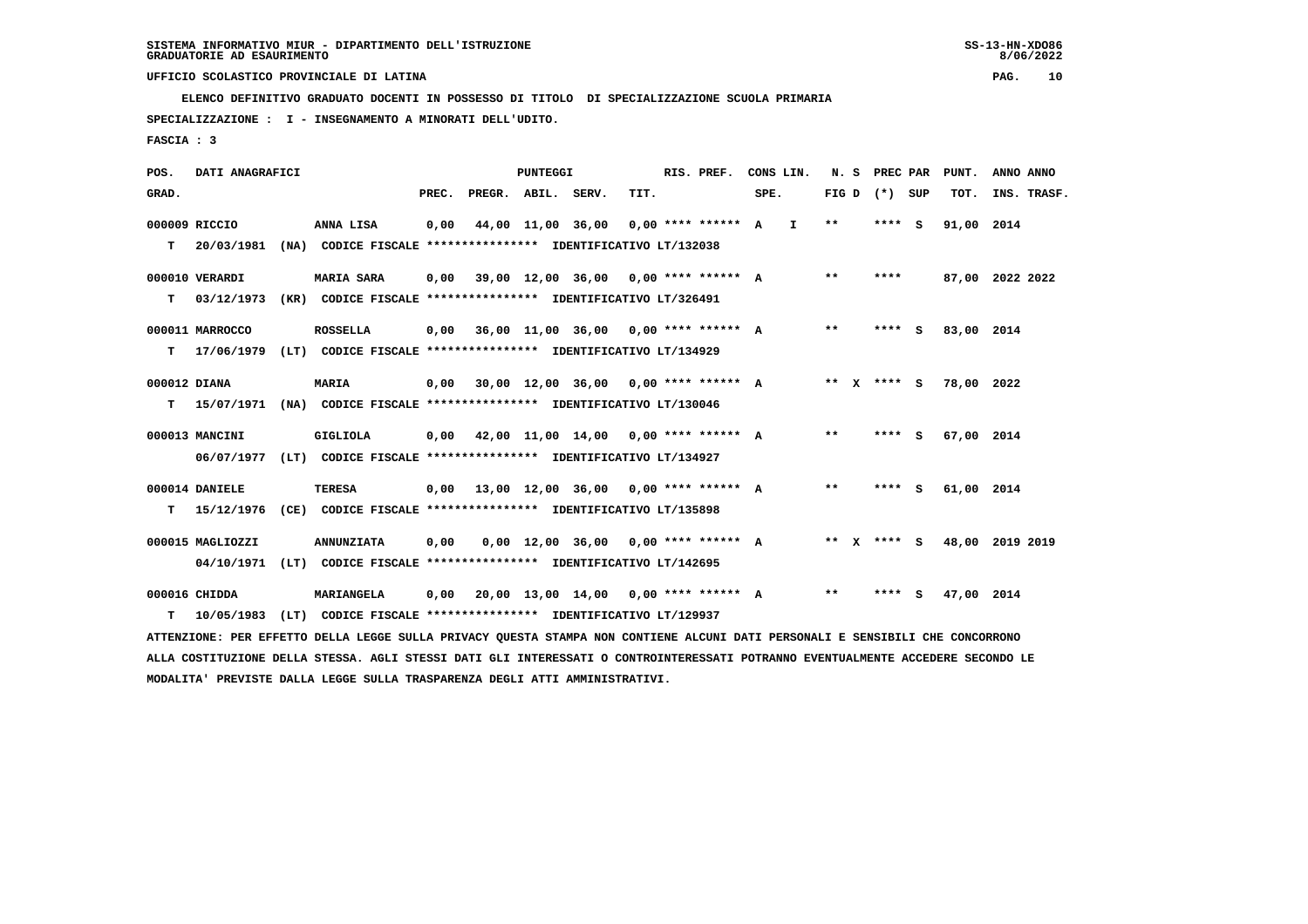**SISTEMA INFORMATIVO MIUR - DIPARTIMENTO DELL'ISTRUZIONE SS-13-HN-XDO86 GRADUATORIE AD ESAURIMENTO 8/06/2022**

## **UFFICIO SCOLASTICO PROVINCIALE DI LATINA PAG. 11**

 **ELENCO DEFINITIVO GRADUATO DOCENTI IN POSSESSO DI TITOLO DI SPECIALIZZAZIONE SCUOLA PRIMARIA**

 **SPECIALIZZAZIONE : I - INSEGNAMENTO A MINORATI DELL'UDITO.**

 **FASCIA : 3**

| POS.  | DATI ANAGRAFICI    |                                 |       |        | PUNTEGGI         |       |      | RIS. PREF.               | CONS LIN. | N. S PREC PAR |        |     | PUNT. | ANNO ANNO   |  |
|-------|--------------------|---------------------------------|-------|--------|------------------|-------|------|--------------------------|-----------|---------------|--------|-----|-------|-------------|--|
| GRAD. |                    |                                 | PREC. | PREGR. | ABIL.            | SERV. | TIT. |                          | SPE.      | $FIG D (*)$   |        | SUP | тот.  | INS. TRASF. |  |
|       | 000017 SANTUCCI    | <b>MARTA</b>                    | 0.00  |        | 0,00 13,00 24,00 |       |      | $0.00$ **** ****** A     |           | $* *$         | **** S |     | 37,00 | 2019 2019   |  |
|       | (BG)<br>27/09/1980 | CODICE FISCALE **************** |       |        |                  |       |      | IDENTIFICATIVO LT/142831 |           |               |        |     |       |             |  |
|       | 000018 CASCONI     | <b>MICHELA</b>                  | 0,00  | 21,00  | 0,00             | 0,00  |      | $0.00$ **** ****** A     |           | **            | ****   | S.  | 21,00 | 2019 2019   |  |

 **T 15/01/1975 (LT) CODICE FISCALE \*\*\*\*\*\*\*\*\*\*\*\*\*\*\*\* IDENTIFICATIVO LT/142705**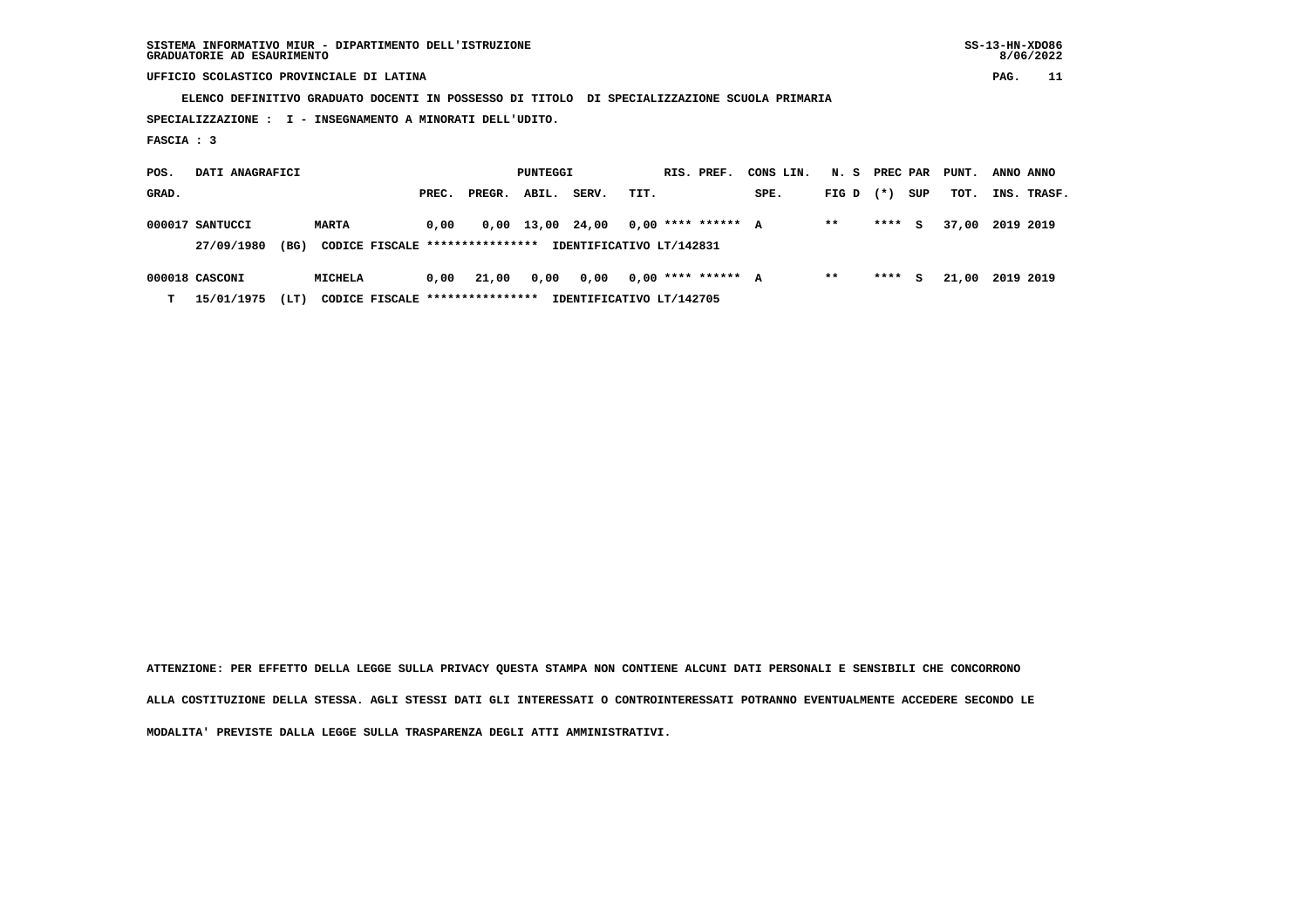**ELENCO DEFINITIVO GRADUATO DOCENTI IN POSSESSO DI TITOLO DI SPECIALIZZAZIONE SCUOLA PRIMARIA**

 **SPECIALIZZAZIONE : I - INSEGNAMENTO A MINORATI DELL'UDITO.**

 **FASCIA : 3**

| POS.         | DATI ANAGRAFICI |      |                                                          |       |                                             | <b>PUNTEGGI</b> |                                       |      | RIS. PREF. | CONS LIN.    |        | N. S PREC PAR |     | PUNT. | ANNO ANNO   |
|--------------|-----------------|------|----------------------------------------------------------|-------|---------------------------------------------|-----------------|---------------------------------------|------|------------|--------------|--------|---------------|-----|-------|-------------|
| GRAD.        |                 |      |                                                          | PREC. | PREGR.                                      | ABIL.           | SERV.                                 | TIT. |            | SPE.         | FIG D  | $(*)$         | SUP | TOT.  | INS. TRASF. |
|              | 000019 CIORRA   |      | <b>KATIA</b>                                             | 0,00  | 53,00                                       |                 | $0,00$ 36,00 0,00 **** ****** R       |      |            |              | $***$  | $***$ S       |     | 89,00 | 2022 2022   |
| т            | 23/09/1977      | (LT) | CODICE FISCALE **************** IDENTIFICATIVO LT/326463 |       |                                             |                 |                                       |      |            |              |        |               |     |       |             |
|              | 000020 MANTUANO |      | CARLO                                                    |       | $0,00$ 26,00 13,00 48,00 0,00 **** ****** R |                 |                                       |      |            |              | ** X   | **** S        |     | 87,00 | 2014 2003   |
|              | 11/06/1966      | (LT) | CODICE FISCALE **************** IDENTIFICATIVO LT/030783 |       |                                             |                 |                                       |      |            |              |        |               |     |       |             |
| 000021 MANZO |                 |      | RITA                                                     |       | 0,00 35,00                                  |                 | 6,00 28,00 3,00 **** ****** R         |      |            |              | ** $X$ | **** S        |     | 72,00 | 2007        |
| s            | 30/12/1981      | (LT) | CODICE FISCALE **************** IDENTIFICATIVO LT/037740 |       |                                             |                 |                                       |      |            |              |        |               |     |       |             |
| 000022 NESCA |                 |      | <b>TERESA</b>                                            |       | $0,00$ 43,00                                |                 | $6,00$ 12,00 0,00 **** ****** R       |      |            |              | $* *$  | $***$ S       |     | 61,00 | 2007        |
| s            | 04/10/1976      | (LT) | CODICE FISCALE **************** IDENTIFICATIVO LT/037667 |       |                                             |                 |                                       |      |            |              |        |               |     |       |             |
|              | 000023 CRISPINO |      | <b>FRANCESCA</b>                                         | 0,00  |                                             |                 | $0,00$ 15,00 24,00 3,00 **** ****** R |      |            | $\mathbf{I}$ | $***$  | **** S        |     | 42,00 | 2022 2022   |
|              | 06/11/1978      | (NA) | CODICE FISCALE **************** IDENTIFICATIVO LT/326480 |       |                                             |                 |                                       |      |            |              |        |               |     |       |             |

 **ATTENZIONE: PER EFFETTO DELLA LEGGE SULLA PRIVACY QUESTA STAMPA NON CONTIENE ALCUNI DATI PERSONALI E SENSIBILI CHE CONCORRONO ALLA COSTITUZIONE DELLA STESSA. AGLI STESSI DATI GLI INTERESSATI O CONTROINTERESSATI POTRANNO EVENTUALMENTE ACCEDERE SECONDO LE**

 **MODALITA' PREVISTE DALLA LEGGE SULLA TRASPARENZA DEGLI ATTI AMMINISTRATIVI.**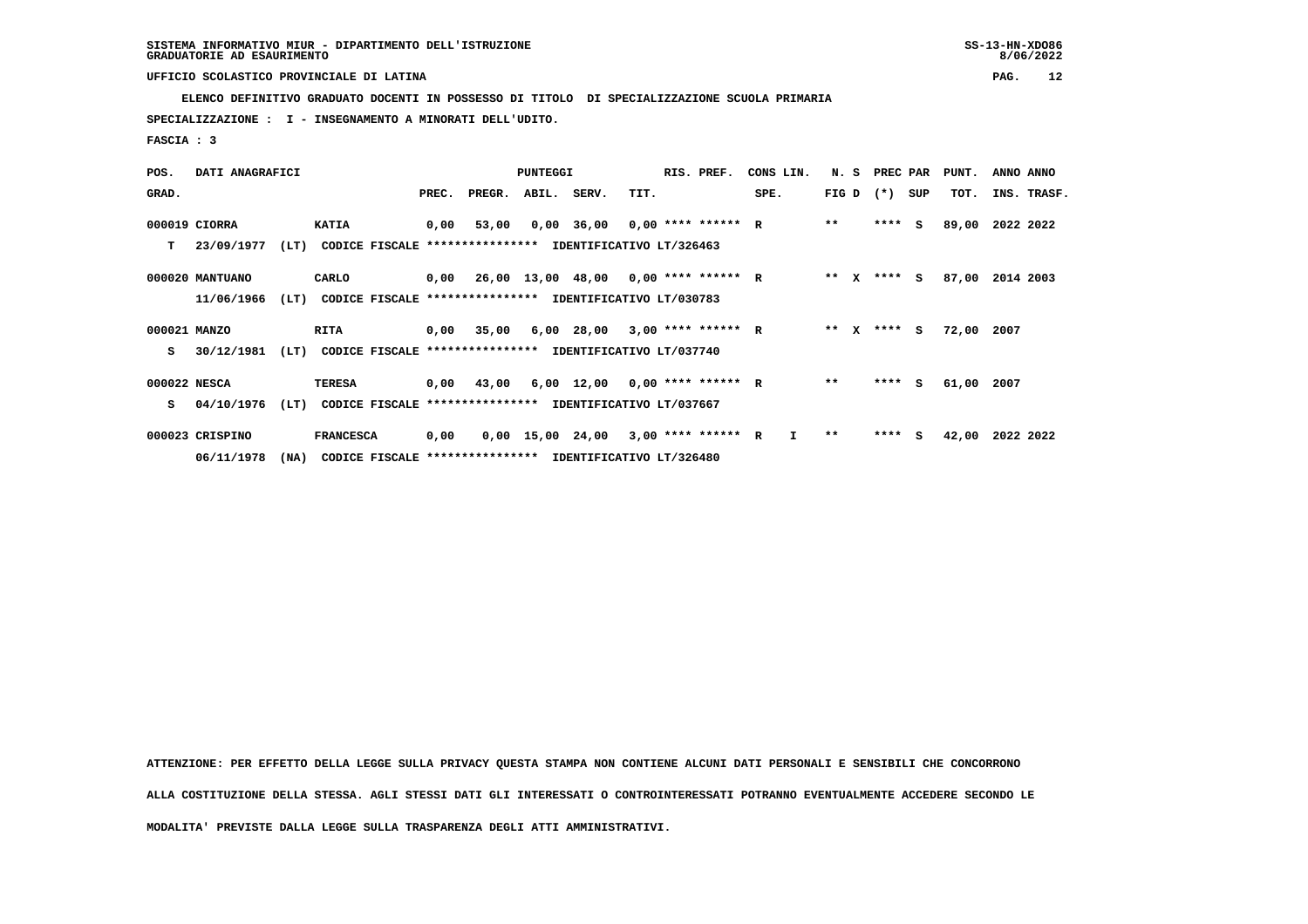| SISTEMA INFORMATIVO MIUR - DIPARTIMENTO DELL'ISTRUZIONE | $SS-13-HN-XDO86$ |
|---------------------------------------------------------|------------------|
| GRADUATORIE AD ESAURIMENTO                              | 8/06/2022        |

 **ELENCO DEFINITIVO GRADUATO DOCENTI IN POSSESSO DI TITOLO DI SPECIALIZZAZIONE SCUOLA PRIMARIA**

 **SPECIALIZZAZIONE : K - INSEGNAMENTO A INDIRIZZO DIFFERENZIATO MONTESSORI.**

 **FASCIA : 3**

| POS.  | DATI ANAGRAFICI |      |                                 | PUNTEGGI |        |       |       | RIS. PREF.                                  | CONS LIN. N. S PREC PAR PUNT. |             |        |     |            | ANNO ANNO   |  |
|-------|-----------------|------|---------------------------------|----------|--------|-------|-------|---------------------------------------------|-------------------------------|-------------|--------|-----|------------|-------------|--|
| GRAD. |                 |      |                                 | PREC.    | PREGR. | ABIL. | SERV. | TIT.                                        | SPE.                          | FIG D $(*)$ |        | SUP | тот.       | INS. TRASF. |  |
|       | 000001 DANIELE  |      | TERESA                          |          |        |       |       | $0,00$ 13,00 12,00 36,00 0,00 **** ****** A |                               | $* *$       | **** S |     | 61.00 2014 |             |  |
| т     | 15/12/1976      | (CE) | CODICE FISCALE **************** |          |        |       |       | IDENTIFICATIVO LT/135898                    |                               |             |        |     |            |             |  |